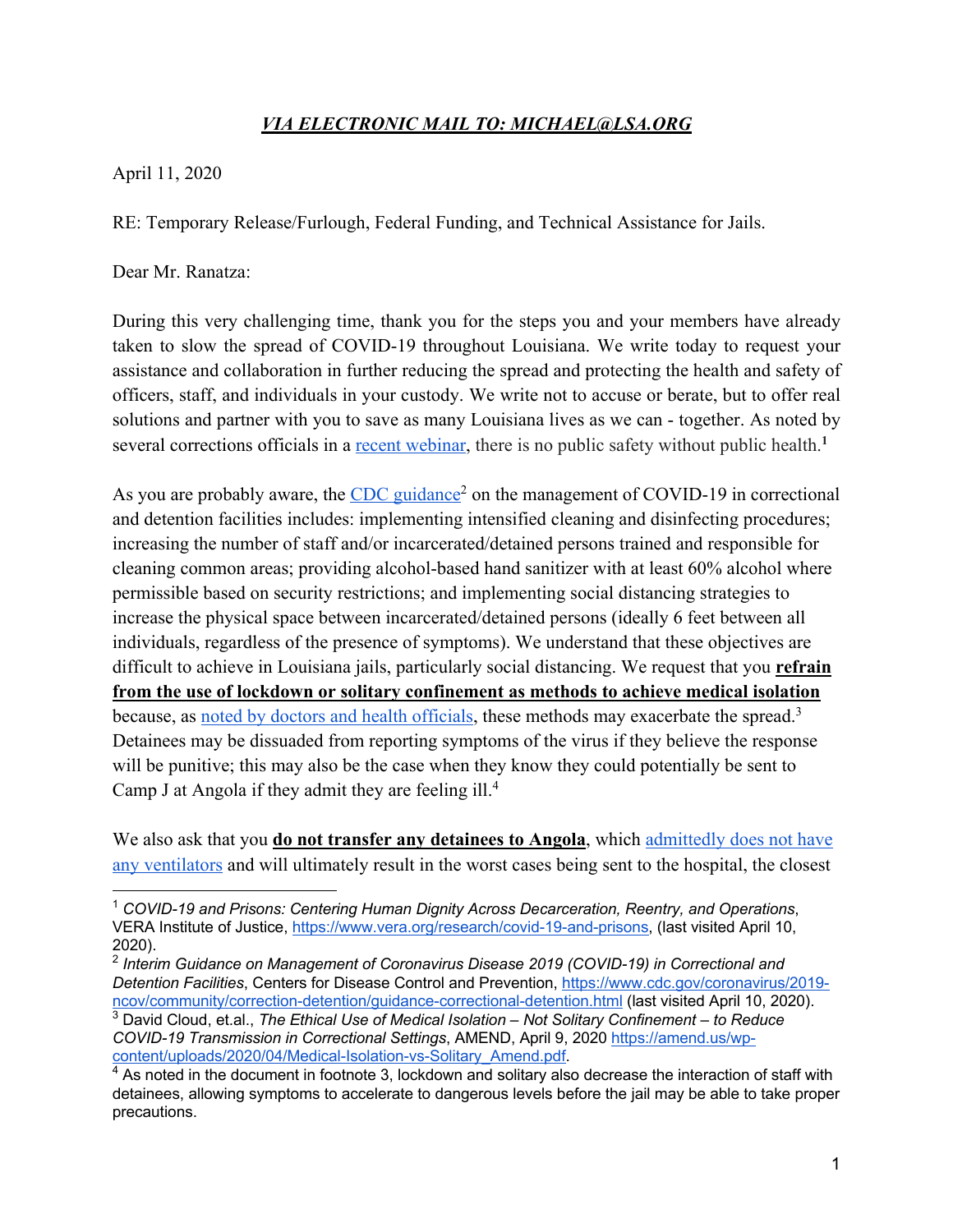of which is 60 miles away.5 In particular, we request that no juvenile under the age of 18 be moved to Angola or any adult prison during this crisis,<sup>6</sup> and that no immigrant detainees be transferred across facilities in collaboration with ICE. Any transfer of individuals by your staff from between correctional facilities will, in most cases, require significant time, expense, and a violation of social distancing requirements to restrain and transport ill individuals, putting both your officers and their families at increased risk of contracting the virus. As the frontline law enforcement responders in your communities, you are in the best position to save lives early in the criminal justice system process. Sending your community members to a state facility, where they will be housed in a location (Camp J) where conditions are questionable at best, increases their risk not only of contracting the disease, but their risk of death.

In Louisiana, Doctors and Professors from Tulane and Louisiana State University,<sup>7</sup> clinicians and medical students,<sup>8</sup> and public health experts<sup>9</sup> have reiterated the national guidance. They advise that a drastic reduction of jail populations is required to achieve the CDC's recommendations. The Louisiana Supreme Court referred to the potential outbreak of COVID-19 in correctional facilities as "catastrophic" and recommended an immediate comprehensive, risk-based assessment of anyone currently detained to quickly and efficiently process eligible individuals for immediate release.<sup>10</sup> Americans for Prosperity has also called for strategic reductions in jail populations and release wherever possible with or without conditions as an imperative step in the criminal justice system's response to this pandemic.<sup>11</sup> Even the public understands the breadth of this crisis, with recent polls demonstrating bipartisan support with 63% of voters supporting the release of people from jails and prisons to stop the spread of COVID-19, and 72% supporting

 $6$  DOC has admitted that they have not considered the treatment of youth who will be infected, and a transfer to an adult facility for treatment or quarantine puts the juvenile at greater risk and in a more unsafe position by this move. Daryl Khan, *Shuttered Angola Facility Could House Teens, Adults In System with COVDI-19*, Juvenile Justice Information Exchange, April 7, 2020

https://jjie.org/2020/04/07/shuttered-angola-facility-could-house-teens-adults-in-system-with-covid-19/. <sup>7</sup> *Public Health Letter to Governor Edwards*, (March 27, 2020),

<sup>5</sup> Alice Speri & Akela Lacy, *Louisiana's Coronavirus Plan for Prisons Could Create Death Camps*, The Intercept, April 7, 2020, https://theintercept.com/2020/04/07/louisiana-coronavirus-prisons/. Our Lady of the Lake is the closest hospital with ventilators, and it is located 60 miles from Angola.

https://www.scribd.com/document/453999944/Public-Health-Letter-to-Gov-Edwards.

<sup>8</sup> Marcia Glass, *Health Care Professionals Demand the Reduction of Orleans Jail Population*, Medium (March 31, 2020), https://medium.com/@marciaglass/health-care-professionals-demand-the-reduction-oforleans-jail-population-40eac4348778.

<sup>9</sup> *An open letter regarding COVID-19 and jails in Orleans Parish, Louisiana*, (March 25, 2020), https://sph.tulane.edu/open-letter-covid19-jail.

<sup>&</sup>lt;sup>10</sup> Letter of Chief Justice Bernette J. Johnson, https://www.lasc.org/COVID19/2020-04-02-LASC-ChiefLetterReCOVID-19andjailpopulation.pdf (last visited April 10, 2020).

<sup>&</sup>lt;sup>11</sup> Letter of Recommendations of Mark Holden, Americans for Prosperity, https://mk0xituxemauaaa56cm7.kinstacdn.com/wp-content/uploads/2020/04/AFP-CJR-COVID-Recommendations-Letter.pdf (last visited April 10, 2020).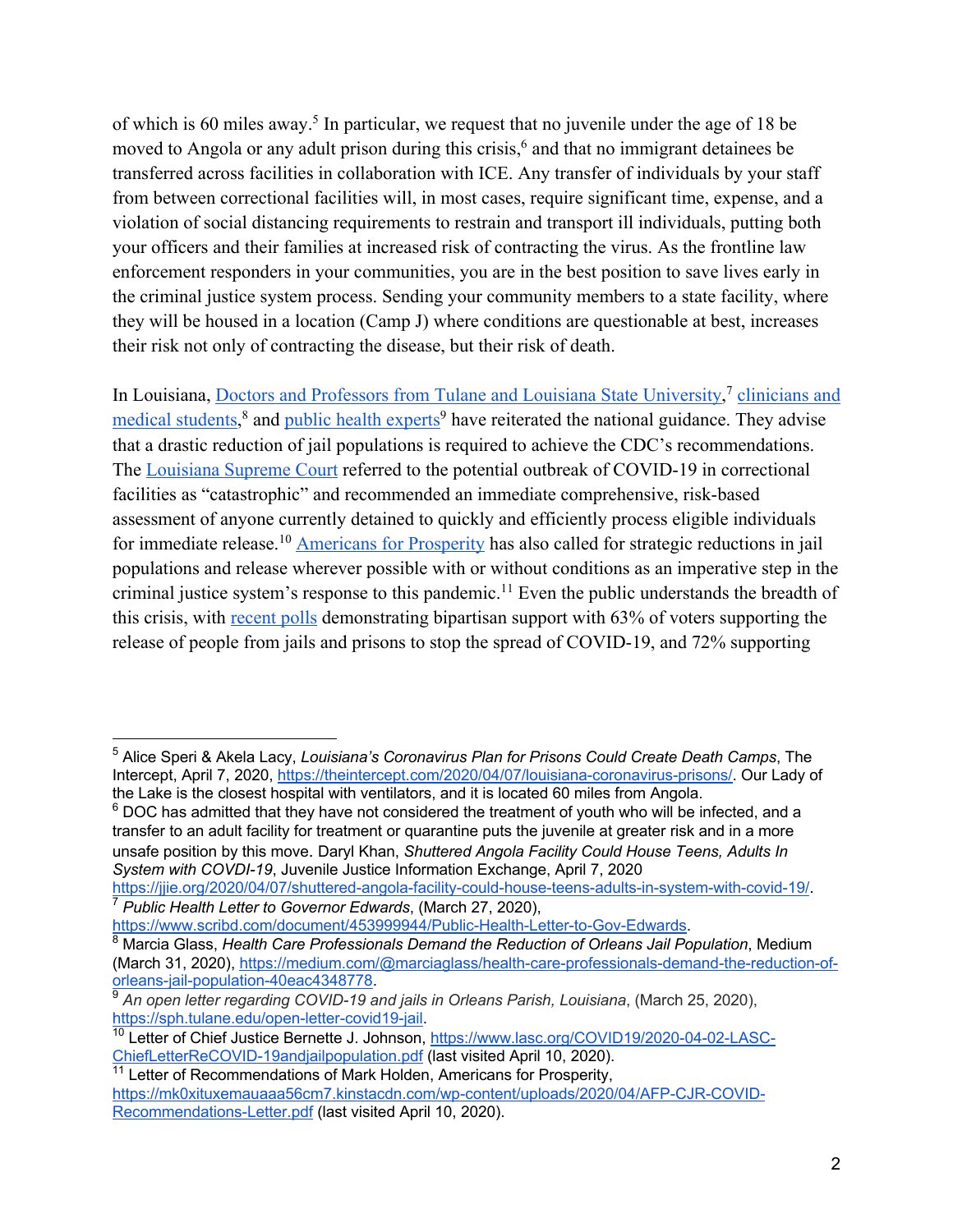## clemency for elderly, incarcerated people.12 With social distancing nearly impossible in many jail facilities, **releasing inmates is a healthier and safer alternative to unsuccessful attempts to enact medical isolation**.

In the absence of the ability to implement the guidance outlined by public health officials, we believe that Louisiana's prisons and jails will face extremely dire consequences in the coming days or weeks. The spread of COVID-19 within a correctional facility as a clear and present danger is playing out at Rikers Island Penitentiary Complex in New York. In three weeks, over 700 people have tested positive including over 440 staff at the facility with at least 6 officer deaths.13 The infection rate is 6.6% which is 7 times higher than the New York City infection rate, and 9 times higher than the state of New York as a whole. Louisiana - with the highest incarceration rate in the world and the second largest population of immigrant detainees in the country14 - may be on this same path to rapid, ongoing community spread if local leaders do not engage in immediate action to protect their parishes and cities by reducing the cycling of the virus in and out of correctional facilities.

There is still an opportunity to slow the spread of the virus, "flatten the curve," and prevent unnecessary deaths. The quickest and least expensive way our state can avoid a catastrophe is for **each parish jail to access immediately available federal funding to facilitate the individual assessment, release, supervision, electronic monitoring, and/or home confinement options for detainees in your care**. Last week, the Bureau of Justice Assistance announced formula grants<sup>15</sup> that can be drawn down during this emergency to support a broad array of justice system responses to COVID-19. While the State is allocated \$9.7 million for this purpose, cities, townships, and parishes can apply for an *additional* \$5 million in funding (allocations ranging in size from \$33,000 to \$1 million depending on population). Applications are due by May 29th. Due to Louisiana's partnership with The Pew Charitable Trusts on justice reinvestment, staff from that organization are available to assist local law enforcement in applying for the funds.<sup>16</sup>

Another option for local sheriffs concerned about community spread of COVID-19 is a temporary release or furlough under La. R.S. 15:811; the temporary release for any eligible

https://www.newsweek.com/rikers-island-covid-19-new-york-city-1496872.

<sup>&</sup>lt;sup>12</sup> ACLU Poll Shows Wide-Ranging Support for Releasing Vulnerable People from Jails and Prisons, March 30, 2020, https://www.aclu.org/press-releases/aclu-poll-shows-wide-ranging-support-releasingvulnerable-people-jails-and-prisons.

<sup>13</sup> Asher Stockler, *More Than 700 People Have Tested Positive for Coronavirus on Rikers Island, Including Over 440 Staff*, NEWSWEEK, April 8, 2020,

<sup>14</sup> Bryn Stole, *As number of immigrants behind bars soars under Trump, Louisiana becomes detention hub*, October 19, 2019, https://www.nola.com/news/article\_197ff094-f1f5-11e9-ad15-f7503d2a8b7a.html.

<sup>&</sup>lt;sup>15</sup> Coronavirus Emergency Supplemental Funding Program Solicitation FY 2020 Formula Grant Solicitation, https://bja.ojp.gov/sites/g/files/xyckuh186/files/media/document/bja-2020-18553.pdf.

<sup>&</sup>lt;sup>16</sup> Please contact Terry Schuster, Manager at the Public Safety Performance Project, Office phone: 202.540-6437, Mobile: 512.468.4486, Email: tschuster@pewtrusts.org.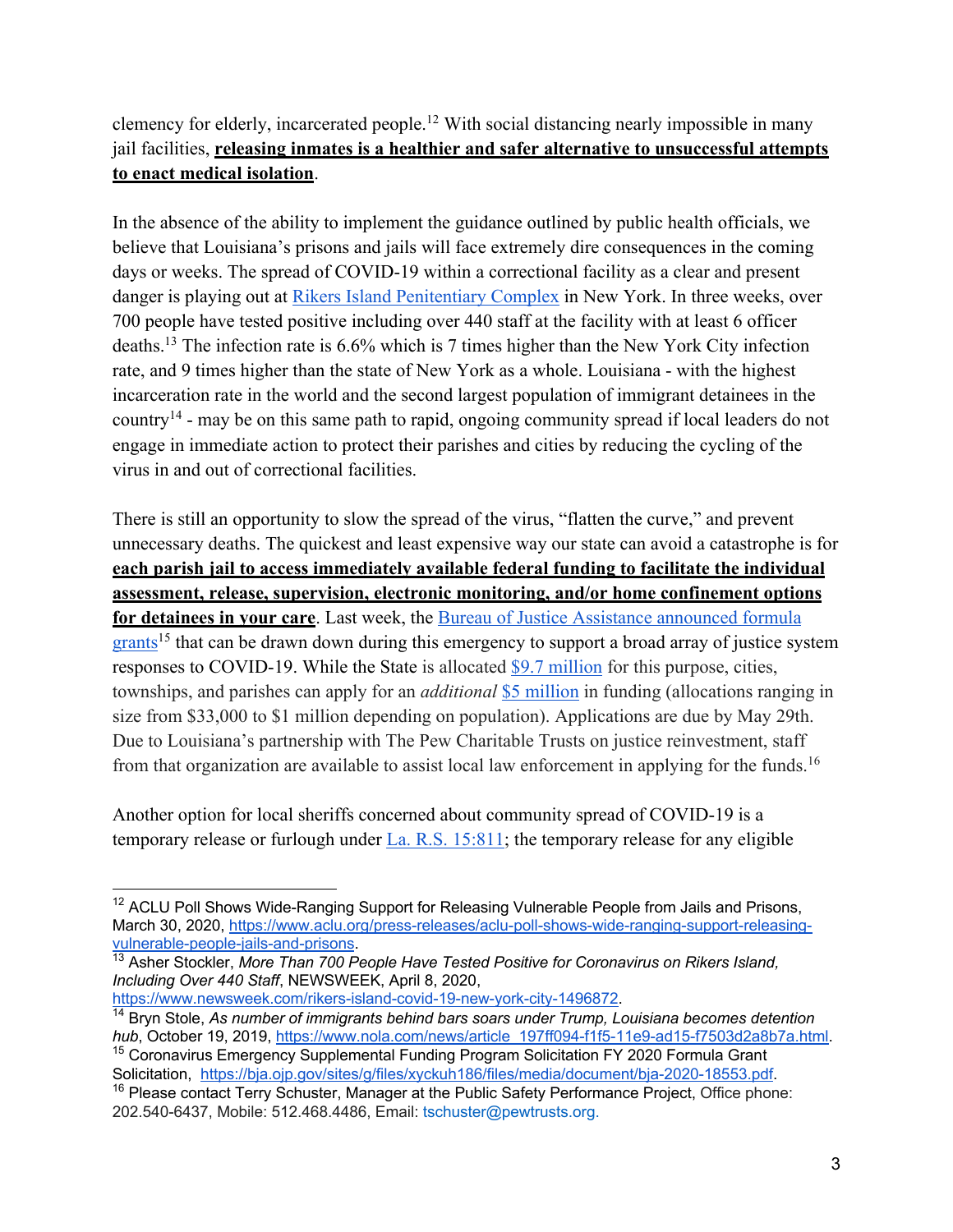individual serving under a court judgment who is seriously ill or has a seriously ill family member or the furlough of *any inmate* who could be rehabilitated through maintaining family relationships.17 This furloughed time is considered part of the sentence and does not extend the period of incarceration. A **sheriff's broad furlough authority can be utilized to immediately and temporarily reduce jail populations** and thus the spread of the virus. We recommend temporary release or furlough for as many individuals as possible for the duration of the stay at home order plus an additional 14 days to prevent any individuals from introducing or reintroducing Coronavirus into a correctional facility. Additionally, the ongoing civil detention of immigrant detainees is discretionary and not mandated by law, and should result in their immediate release.

In the event that a given jail cannot meet CDC guidelines without the use of solitary or lockdown, is unable to supervise detainees at home through local federal funding opportunities, and cannot utilize temporary release or furlough, we ask that you relocate detainees to a building where social distancing and compliance with public health guidelines is possible. Under a state of emergency, the Governor can **transition the management of local state-owned facilities to the temporary authority of the state, engage the Louisiana National Guard to maintain site control and provide medical services, and utilize the state-based federal funding to employ medical professionals to care for individuals with COVID**. <sup>18</sup> These actions are not unprecedented.19 Not too long ago, FEMA used the publicly-financed Zephyr Stadium as a rescue location for Hurricane Katrina survivors.<sup>20</sup> A review of the 5 parishes identified as "Tier I" by justice reinvestment reveals available locations with sufficient amenities to ensure hygienic and safe living conditions for individuals needing treatment or quarantine.<sup>21</sup> The majority of

<sup>17</sup> *See* Section E for exclusions.

<sup>&</sup>lt;sup>18</sup> The Governor has this authority under the declaration of a "public health emergency" by Proclamation 25 JBE 2020 (March 11, 2020) and by statutory authority of La. R.S. 29:724(D)(3), (4), (7). The Governor's authority to call forth the National Guard is found under La. R.S. 29:7(A)(1)(a), (e) which allows him, with or without a state of emergency, to request National Guard assistance to provide for emergency preparedness or assist civil authorities and to specifically assist civil authorities in guarding prisoners.

<sup>19</sup> Matt Hickman, *From parking garages to parks, these are the pop-up medical facilities of the COVID-19 pandemic*, March 31, 2020, https://archpaper.com/2020/03/covid-19-hospital-conversions/; Louisiana National Guard Public Affairs Office, *Louisiana National Guard increases its response force and mission support*, April 10, 2020, https://bossierpress.com/louisiana-national-guard-increases-its-response-forceand-mission-support/<br> $\frac{20}{20}$  See http://www.davehoekstra.com/wp-content/uploads/2014/03/NEW-ORLEANS-BASEBALL.pdf

<sup>&</sup>lt;sup>21</sup> Caddo: Shreveport Convention Center; St. Tammany: The Harbor Center, Furhmann Auditorium, Bogue Falaya Hall, Fontainebleau State Park, Slidell Municipal Auditorium, Mandeville Community Center, Bush Community Center, Fendlason Community Center, Lacombe Activity Center, Pearl River Activity Center; East Baton Rouge: Chaneyville Community Center, Charles R. Kelly Community Center, Dr. Leo S. Butler Community Center, Dr. Martin Luther King, Jr. Community Center, Jewel J. Newman Community Center, Capitol Park Event Center, Wanham Community Center, Old Woman's Hospital, Celtic Studios (publicly-financed project); Jefferson: Alario Event Center, Pontchartrain Convention & Civic Center, Jedco Conference Center, Gretna Community Center, Fischer Senior Community Center, Bridge City Community Center, Marrero Senior and Community Center, Harvey Community Center, Dorothy B. Watson Community Center, Hazel Rhea Hurst Community Center, J.C. Simmons Community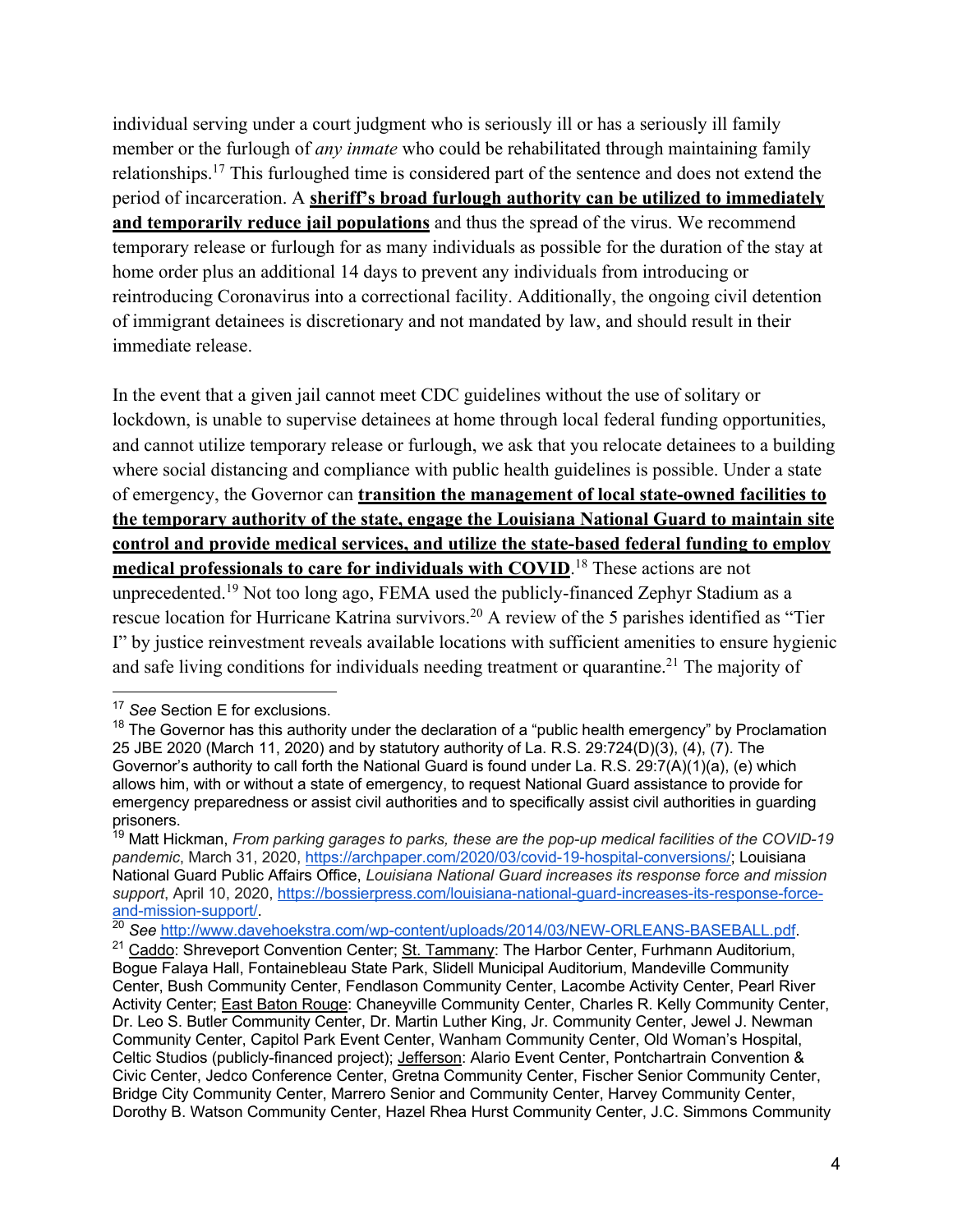these facilities are local convention centers or recreation or community centers. Additionally, three state parks have been designated "regional medical staging areas" with quarantine capabilities for individuals awaiting test results.22

Another vision of how Louisiana weathers this crisis is possible. We are not permanently on the path of New York or Chicago.<sup>23</sup> We have time to change course, but it is very little time. The undersigned organizations are committed to navigating this crisis with you and providing you with technical assistance to reduce jail populations. We can work with you to identify the barriers to release in a given parish jail, whether it be municipal detainers, out-of-parish warrants, probation/parole holds and technical violations, bail reductions, or drafting applications for the aforementioned temporary release or furlough. Whether it be through direct representation of individuals, data analysis of your detainees, policy advocacy with other criminal legal system actors in your community or at the state level, researching additional publicly financed projects and state-owned properties in your parish, or applying for federal funding, we stand ready to assist you and ensure that every parish in Louisiana navigates the spread of this virus with minimal community impact.

Sincerely,

American Civil Liberties Union of Louisiana Committee to Support Healthcare (Baton Rouge) East Baton Rouge Parish Prison Reform Coalition Immigration Services & Legal Advocacy Justice & Accountability Center of Louisiana Louisiana Center for Children's Rights Louisiana Network for Criminal Justice Transformation Louisiana Survivors for Reform PREACH Promise of Justice Initiative ReEntry Mediation Institute of Louisiana Sister Hearts Re-Entry Program Sisters for Christian Community

Center, Woodmere Community Center; Orleans: Gallier Hall, Morris F.X. Jeff, Sr. Municipal Auditorium, Murray Henderson Community Clinic, St. Bernard Recreation Center, Treme Recreation Community Center, Stallings Recreation Center, Lyons Recreation Center.

<sup>22</sup> Victoria Dodge, *Louisiana Turns Three State Parks into Quarantine Sites; Grand Isle Closed*, Lafayette Daily Advertiser, March 26, 2020, https://www.theadvertiser.com/story/news/2020/03/26/coronaviruslouisiana-turns-three-state-parks-into-quarantine-sites-grand-isle-closed/2908086001/.

<sup>23</sup> Megan Crepeau and Jason Meisner, *Second inmate at Cook County Jail dies of COVID-19, and the family of the first files lawsuit*, April 10, 2020, https://www.chicagotribune.com/coronavirus/ct-coronaviruscook-county-jail-inmate-dies-20200410-po2oc6czfnd3lhdqphpawsnpwy-story.html.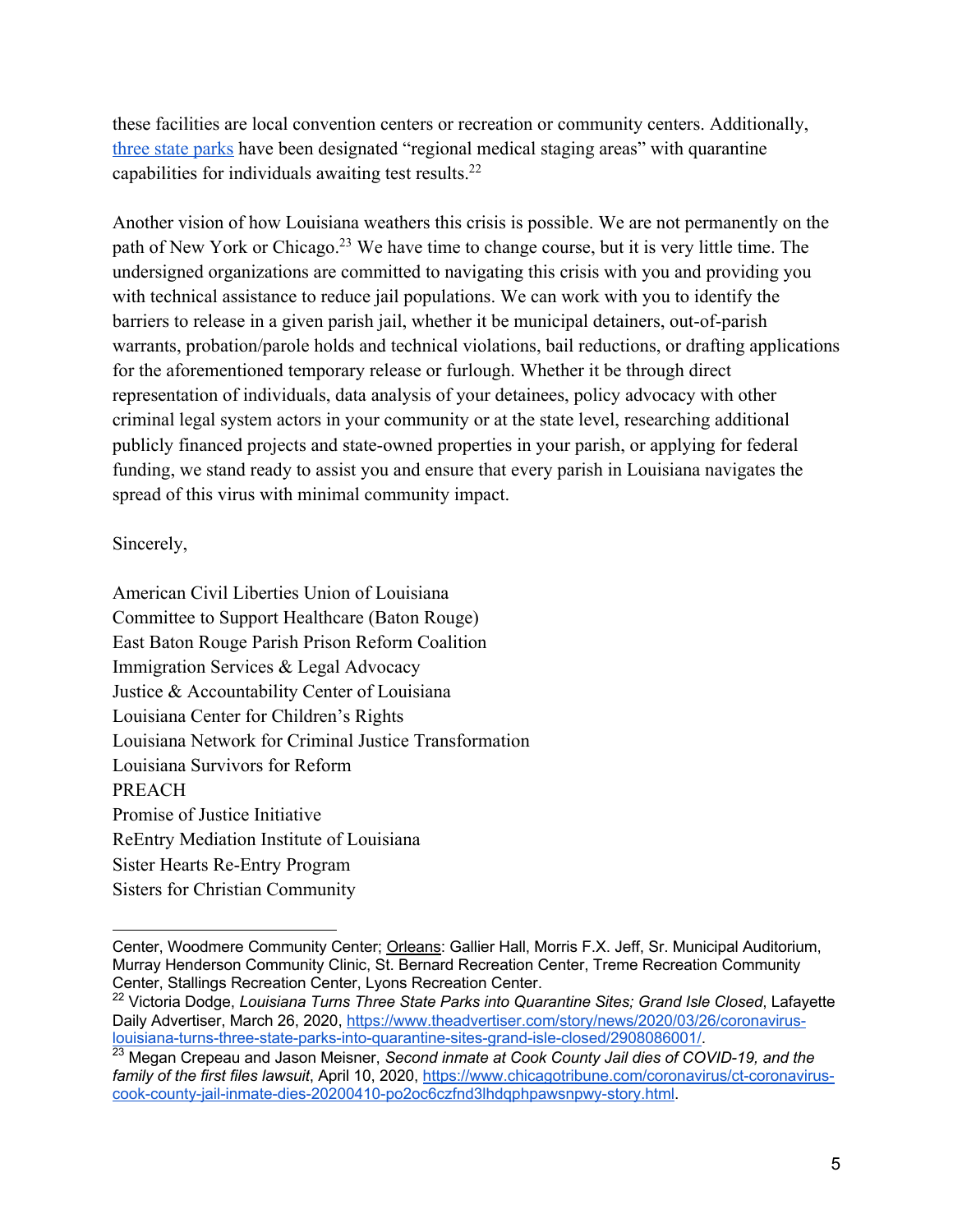Voice of the Experienced

Cc:

Acadia Parish Sheriff K.P. Gibson bart.habetz@apso.org kelly.gibson@apso.org

Allen Parish Sheriff Douglas L. Hebert info@allenparishso.com jail@allenparishso.com

Ascension Parish Sheriff Robert Webre Phall@ascensionsheriff.com

Assumption Parish Sheriff Leland Falcon cjacobs@assumptionsheriff.com lfalcon@assumptionsheriff.com

Avoyelles Parish Sheriff Douglas Anderson mail@avoyellesso.org danderson@avoyellesso.org sheriff@avoyellesso.org

Beauregard Parish Sheriff Ricky L. Moses rmoses@bpsheriff.org jirvine@bpsheriff.org jmorton@bpsheriff.org jherrington@cityofderidder.or g

Bienville Parish Sheriff John E. Ballance jballance@bienvillesheriff.org mbarrett@bpsheriff.org

Bossier Parish Sheriff Julian C. Whittington traci.landry@bossiercity.org njohnston@bossiersheriff.com jwhittington@bossiersheriff.com

Caddo Parish Sheriff Stephen W. Prator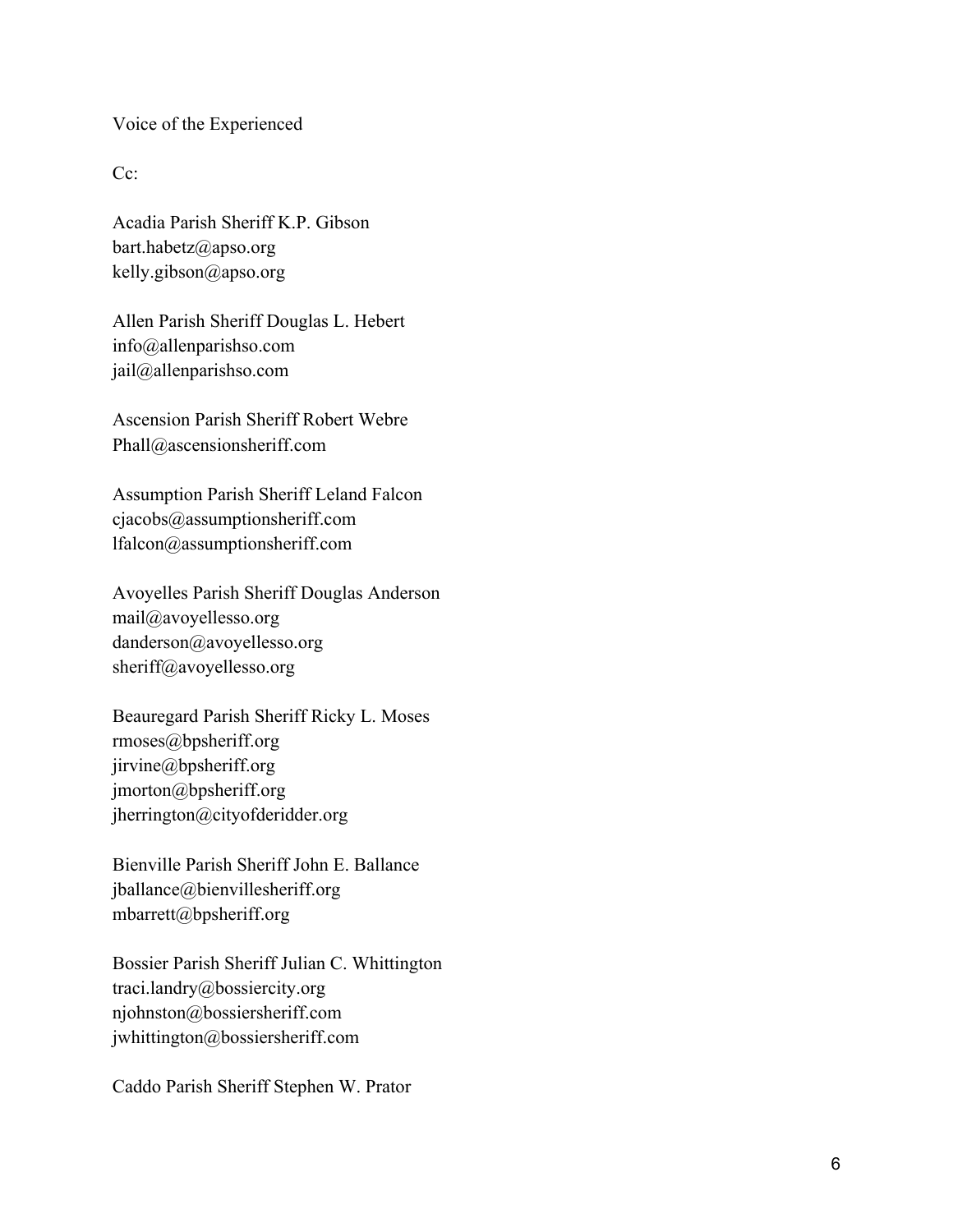steve.prator@caddosheriff.org dfrazier@caddo.org cwalker@caddo.org welcome@caddosheriff.org arneda.anderson@shreveportla.gov

Calcasieu Parish Sheriff Tony Mancuso info@cpso.com tmancuso@cpso.com

Caldwell Parish Sheriff Clay Bennett lawman1@kricket.net Patsy.bailey@caldwellsheriff.org

Cameron Parish Sheriff Ronald Johnson ron@cameronso.org info@cameronso.org

Catahoula Parish Sheriff Toney Edwards catahoulahsep@yahoo.com catahoulaclerk13@gmail.com jrousla@aol.com

Claiborne Parish Sheriff Ken Bailey krbailey@claibornesheriff.org

Concordia Parish Sheriff Kenneth Hedrick khedrick@concordiasheriff.org

DeSoto Parish Sheriff Jayson Richardson corrections@dpso.org

East Baton Rouge Parish Sheriff Sid J. Gautreaux sgautreaux@ebrso.org

East Carroll Parish Sheriff Wydette Williams sheriff@ecsheriff.com wwilliams@ecsheriff.com wydettw@gmail.com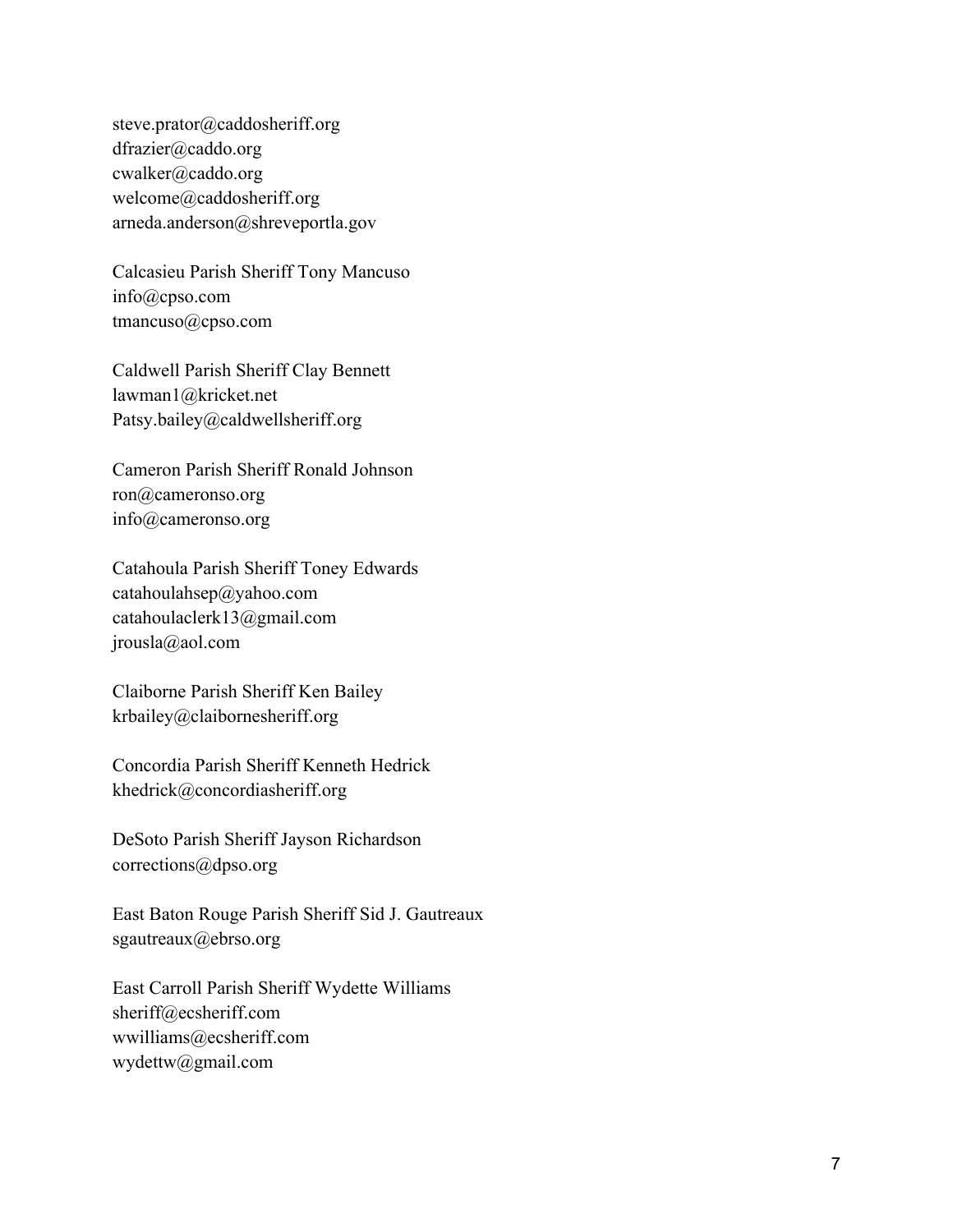East Feliciana Parish Sheriff Jeff Travis jtravis@efpso.org

Evangeline Parish Sheriff Eddie Soileau vangyso@cebridge.net

Franklin Parish Sheriff Sheriff Kevin Cobb info@franklinsheriff.net kevincobb@franklinsheriff.net

Grant Parish Sheriff Steven McCain mccain@grantso.org

Iberia Parish Sheriff Louis Ackal lackal@iberiaso.org

Iberville Parish Sheriff Brett M. Stassi brettstassi@gmail.com

Jackson Parish Sheriff Andy Brown abrown@jacksonparishsheriff.com

Jefferson Davis Parish Sheriff Ivy Woods sheriff@jdpso.org

Jefferson Parish Sheriff Joseph P. Lopinto lopinto  $ip@jpso.us$ Songy ts@jpso.com Coulon\_lc@JPSO.com

LaSalle Parish Sheriff Scott Franklin info@lasalleso.com sfranklin@lasalleso.com

Lafayette Parish Sheriff Mark Garber john.mowell@lafayettesheriff.com garberlawyer@gmail.com

Lafourche Parish Sheriff Craig Webre craig -webre@lpso.net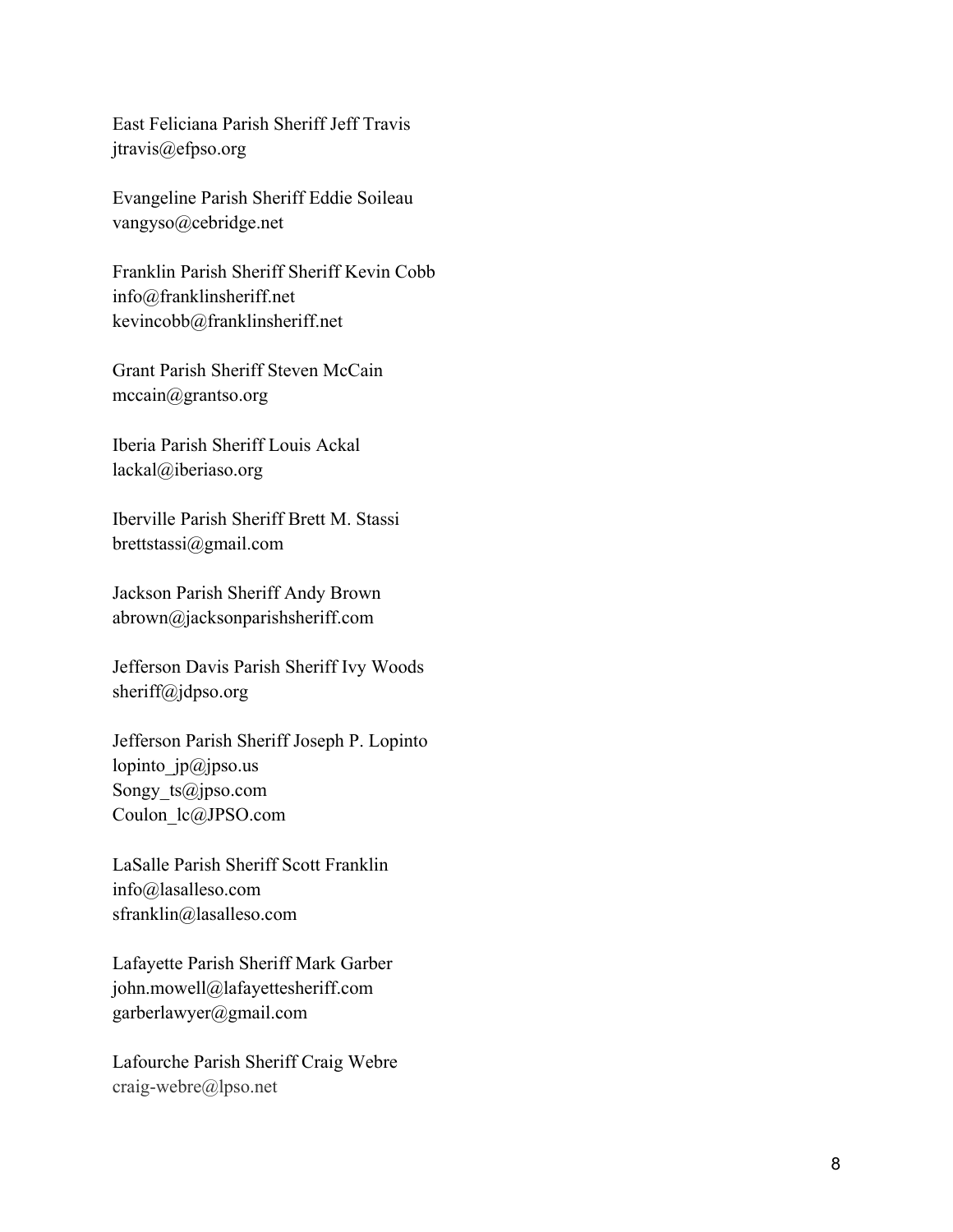Lincoln Parish Sheriff Mike Stone sheriff@lincolnparish.org mstone@lincolnparish.org

Livingston Parish Sheriff Jason G. Ard jard@lpso.org

Madison Parish Sheriff Larry G. Cox larrycox@madisonso.com

Morehouse Parish Sheriff Mike Tubbs sheriff@mpso.net

Natchitoches Parish Sheriff Victor E. Jones, Jr. vjones@npsheriff.net

Orleans Parish Sheriff Marlin N. Gusman mngusman@opso.us

Ouachita Parish Sheriff Jay Russell Glenn.Springfield@OPSO.net

Plaquemines Parish Sheriff Gerald A. Turlich SheriffTurlich@ppso.net jburas@ppso.net wantoine@ppso.net bwilliamsjr@ppso.net

Pointe Coupee Parish Sheriff Beauregard Torres, III bud@budtorres.com

Rapides Parish Sheriff William Earl Hilton whilton@rpso.la.gov

Red River Parish Sheriff Glen Edwards sheriffedwards@redrivercable.com

Richland Parish Sheriff Gary Gilley ggilley@richlandso.org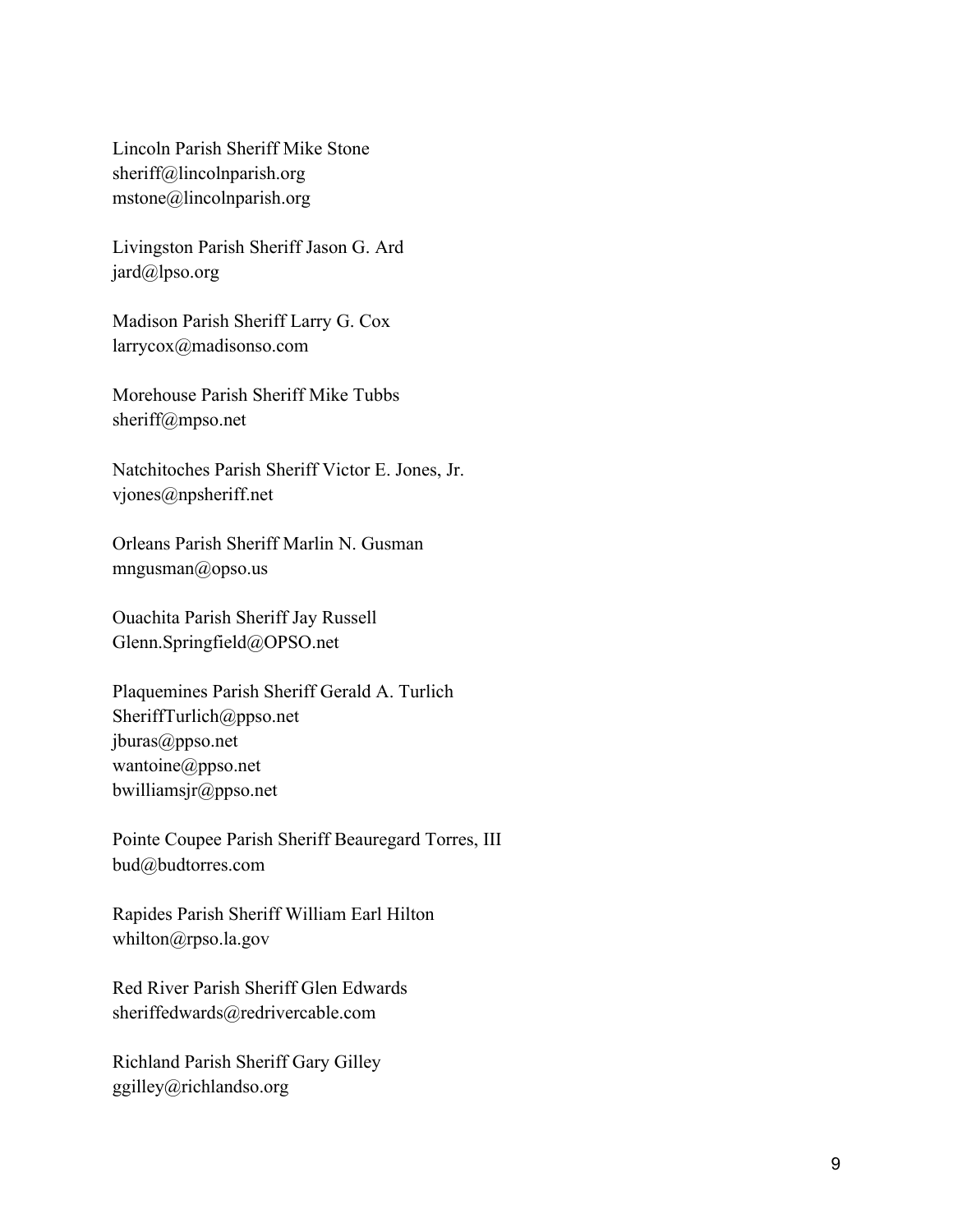Sabine Parish Sheriff Ronny Richardson richardsonspso@att.net

St. Bernard Parish Sheriff James Pohlmann jroderfeld@sbso.org

St. Charles Parish Sheriff Gregory C. Champagne sheriffgc@stcharlessheriff.org

St. Helena Parish Sheriff Nathaniel Williams nathanielw@sthelenaso.org

St. James Parish Sheriff Willy J. Martin sheriff@stjamessheriff.com willy.martin@stjamesla.com

St. John the Baptist Parish Sheriff Michael Tregre sheriff@stjohnsheriff.org

St. Landry Parish Sheriff Bobby J. Guidroz bguidroz@slpsheriff.com

St. Martin Parish Sheriff Ronny Theriot jleblanc@stmartinsheriff.org

St. Mary Parish Sheriff Blaise Smith sheriff@stmaryso.com

St. Tammany Parish Sheriff Randy Smith support@sheriffrandysmith.com SOR@stpso.com randysmith@stpso.org

Tangipahoa Parish Sheriff Sheriff Daniel H. Edwards edwardsd@tpso.org

Tensas Parish Sheriff Rickey A. Jones rjones@tensasso.org